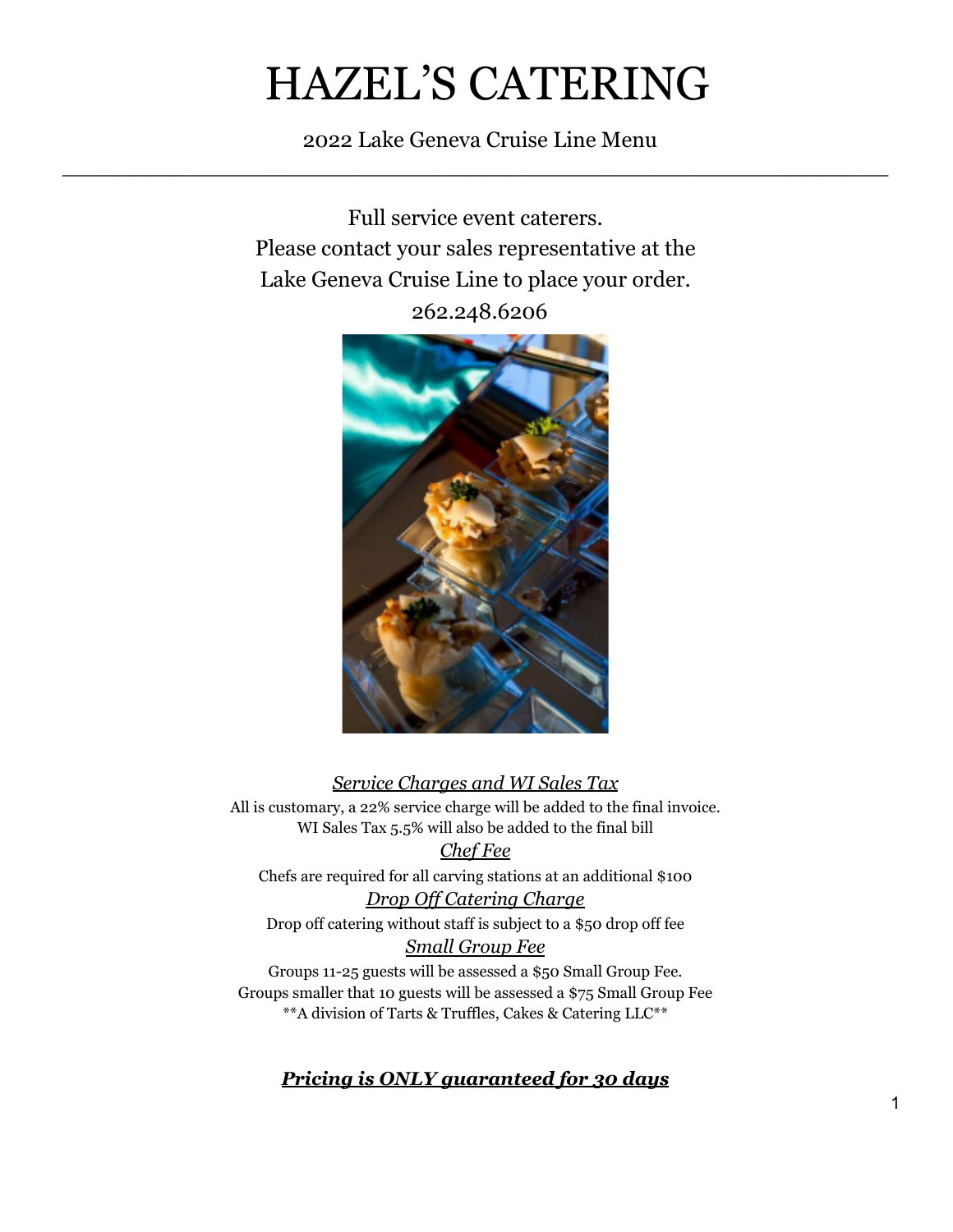# **BREAKFAST**

**The Continental on the Bay……………………………………………………………\$13 per person**

Grand Fresh Fruit and Berry Display Assorted bagels, croissants, danish and muffins Accompanied by cream cheese, jams and butter \*\*\$75 surcharge for groups under 20

**Brunch on the Bay…………………………………………………………………….…\$23 per person**

Buffet includes a display of assorted pastries, a grand fruit display

Quiche (Choose Two)

\*Denver Style \*Havarti/Asparagus/Sauteed Mushrooms/Onion or \*Lorraine/Swiss/Bacon/Green Onions

\*Ham, \*Sausage Links, \*Country Style baby red potatoes roasted and seasoned

Coffee Service

## **ADD-ONS**

**Lox and Bagels………………………………………………………………………………\$4 per person** Smoked salmon with cucumbers, hard boiled eggs, red onions, capers, tomatoes & lemon wedges **Yogurt Bar…………………………………………………………………………….……..\$4 per person** Greek and vanilla yogurt with fresh berries and granola

# Our Story…

Hazel's Catering is a unique combination of comfort style farm food meets French patisserie. We at Hazel's are committed to a scratch made concept. We make our own breads, jams, spreads, cakes, pastries, etc.

Hazel's was designed around memories of the owner's grandparents, especially her grandmother, Hazel. That is where the owner of Hazel's developed her love of cooking and baking.

Located in the town of Hebron, Illinois

Deb-Chef/Owner of Hazel's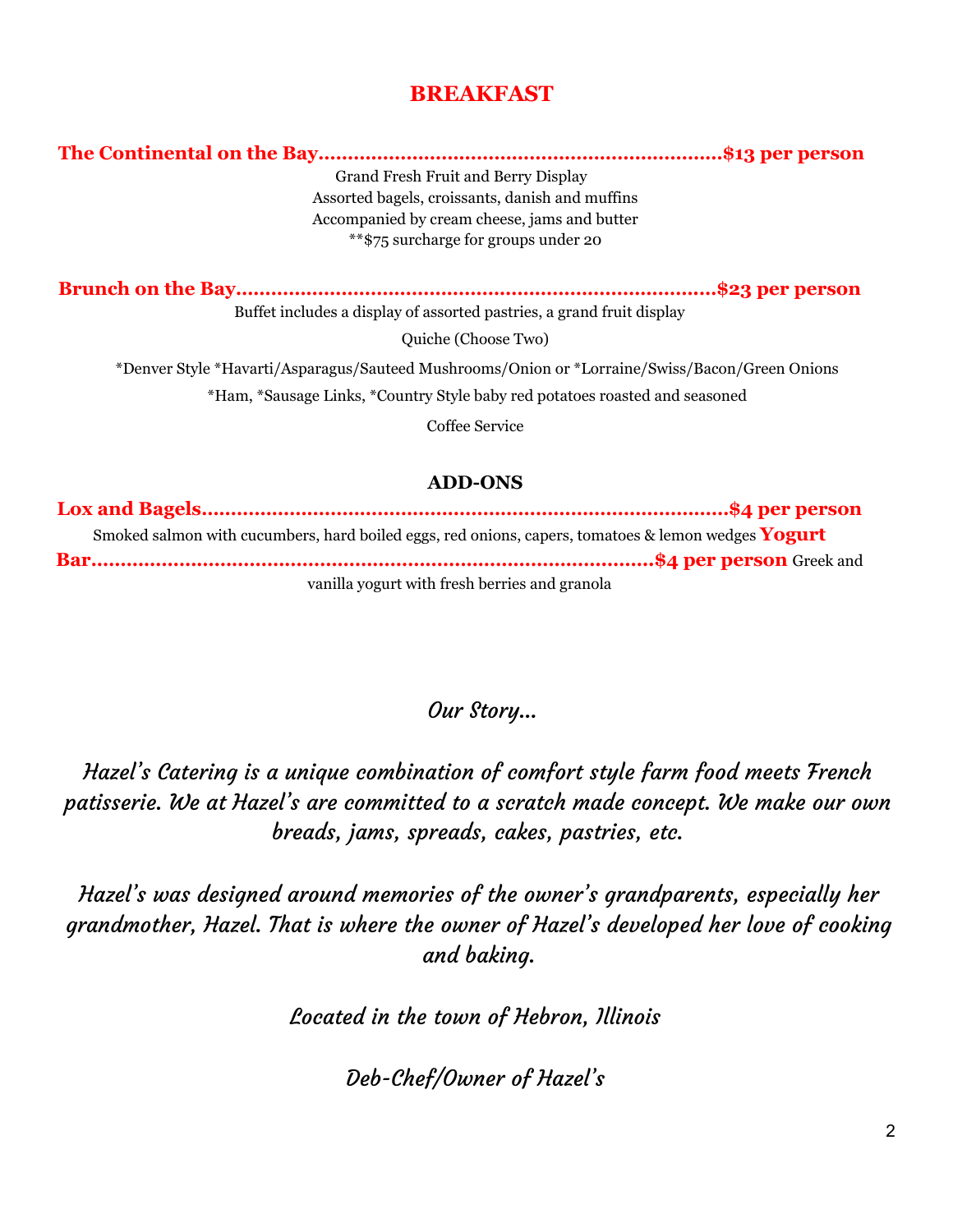# **LUNCH ON THE LAKE \_\_\_\_\_\_\_\_\_\_\_\_\_\_\_\_\_\_\_\_\_\_\_\_\_\_\_\_\_\_\_\_\_\_\_\_\_\_\_\_\_\_\_\_\_\_\_\_\_\_\_\_\_\_\_**

## Lunch menus available until 3pm

## **Sandwich/Wrap Tray…………….…………………………………………………..…\$16 per person**

Choose THREE sandwich options from list below, choose TWO sides, kettle chips and assorted cookie tray

#### **Wraps & Sandwich Choices**

Choose One: 7-grain Bread or Flour Tortillas Condiments served on the side unless indicated

- ❖ Sliced ROAST BEEF, provolone & mixed greens
- ❖ Sliced TURKEY BREAST with tomato, mayo and avocado
- ❖ Sliced BLACK FOREST HAM, Swiss cheese, honey mustard sauce & mixed greens
- ❖ Sauteed PORTABELLA MUSHROOM, chipotle mayo, provolone cheese, tomatoes, slivered red onions & artichokes
- ❖ Hazel's CHICKEN SALAD with Oven Roasted Chicken, diced cucumbers, red onion and mayo

#### **Sides: Choose Two**

- ❖ Hazel's Potato Salad
- ❖ Pesto Tortellini Salad
- ❖ Italian Pasta Salad
- ❖ Green Salad with spring mix, tomatoes, cucumbers, red onions, mushrooms, ranch or balsamic on the side
- ❖ Fresh Fruit Salad

## **Sliders and Salad………………………………………………………………………….\$18 per person**

Choose THREE Sliders and TWO types of Deviled Eggs. Includes an assortment of cookies Salad Bar includes mixed greens (tomatoes, red onions, green pepper, black olives, radishes, mushrooms, sunflower seeds, hard boiled egg, carrots, cucumbers, pickled beets, artichoke hearts, House Ranch and Balsamic Vinaigrette)

#### **Deviled Egg (Choose two)**

\*Pesto \*Traditional \*Bleu Cheese/Bacon \*Jalapeno

#### **Slider Choices (choose three)** (allocated 2 pp)

\*Marinated Portobello \*Beef Tenderloin and Provolone \*Buttermilk Chicken Breast & Honey Mustard \*Pulled Pork and Onion Straws \*Grilled Pesto Chicken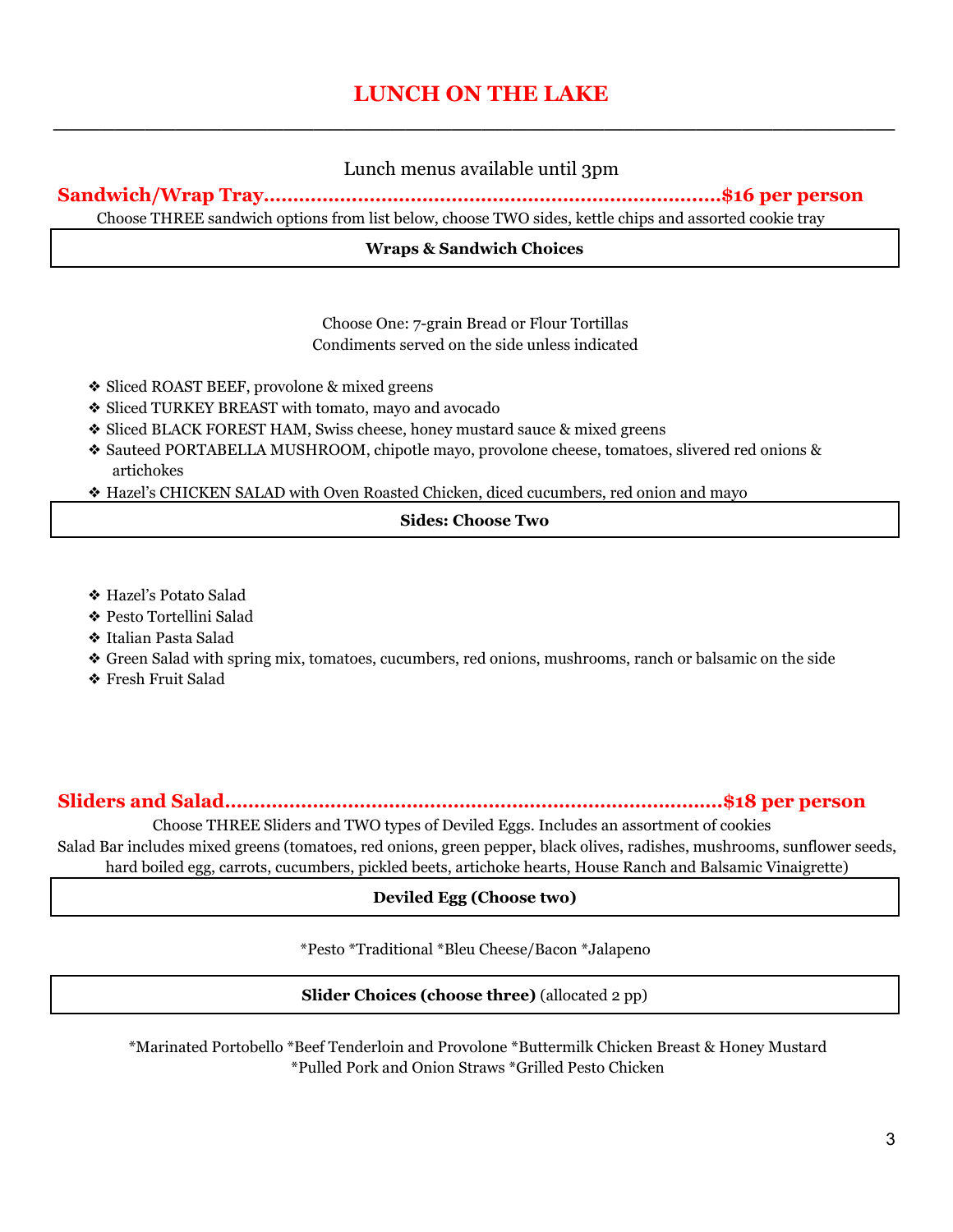# **APPETIZERS**

**\_\_\_\_\_\_\_\_\_\_\_\_\_\_\_\_\_\_\_\_\_\_\_\_\_\_\_\_\_\_\_\_\_\_\_\_\_\_\_\_\_\_\_\_\_\_\_\_\_\_\_\_\_**

|                                                                                                                                                                                                             | \$24 per person          |  |
|-------------------------------------------------------------------------------------------------------------------------------------------------------------------------------------------------------------|--------------------------|--|
| 2 Cold Selections, 2 Hots Selections, 1 Stationary OR 1 Specialty & Cookie Display                                                                                                                          |                          |  |
| Chicago Club                                                                                                                                                                                                | \$27 per person.         |  |
| 3 Cold Selections, 3 Hot Selections, 1 Stationary OR 1 Specialty & Cookie Display                                                                                                                           |                          |  |
|                                                                                                                                                                                                             | <b>\$36 per person</b> . |  |
| Cold Selections, 3 Hot Selections, 1 Stationary, 1 Specialty, 1 Carving Station (Choice of Beef Tenderloin, Oven<br>Roasted Turkey or Pork Tenderloin) & assorted Tartlet and Cookies **Requires Chef Fee** |                          |  |
|                                                                                                                                                                                                             |                          |  |
| * Deviled Egg Assortment: Choose 3 Traditional, Jalapeno, Pesto, Beet, Bleu Cheese/bacon, Caprese or Bacon                                                                                                  |                          |  |
| Antipasto Kabob: Cheese, kalamata, artichoke, tomatoes, salami                                                                                                                                              |                          |  |
| ❖ Caprese Skewers with balsamic reduction                                                                                                                                                                   |                          |  |
| ❖ Brie in phyllo cup w/mixed berries and candied pecans                                                                                                                                                     |                          |  |
| ❖ Beef tenderloin crostini w/horsey sauce                                                                                                                                                                   |                          |  |
| ❖ Chicken salad Phyllo cup                                                                                                                                                                                  |                          |  |
| ❖ BLT crostinis with cream cheese, bacon, tomato & mixed green garnish                                                                                                                                      |                          |  |
| ❖ Prosciutto wrapped melon skewers                                                                                                                                                                          |                          |  |

- ❖ Cucumber rounds w/hummus and dill
- ❖ Smoked salmon rosette on pumpernickel rounds
- ❖ Hard salami and aged cheddar skewers

#### Hot Appetizers….…………………...……2 pieces per person……………………………...…………………………………\$3.50 per person

- ❖ Brat Skewer w/grilled onion and green pepper
- ❖ Mini Cheeseburger
- ❖ Meatballs in Marinara OR BBQ
- ❖ Stuffed Mushrooms: Choose 1 Artichoke/Spinach, Crab/Cheese or Sausage/Marinara
- ❖ Buttermilk Chicken Tenders w/honey mustard dip
- ❖ Cilantro & Lemon Chicken Kabobs
- ❖ Bacon wrapped water chestnuts
- ❖ Bacon wrapped jalapenos w/cheese
- ❖ Teriyaki Beef Kabobs
- ❖ Southwest Spring Rolls
- ❖ Bacon wrapped Bleu cheese stuffed dates
- ❖ Coconut fried shrimp with cocktail sauce

#### Specialty Appetizers…………...1 piece per person (unless otherwise noted).......................................\$3.00 per person

- ❖ Boiled Peeled Shrimp and Cocktail Sauce (3 per person)
- ❖ Beef Tenderloin & gorgonzola wrapped in bacon
- ❖ New England Crab Cakes
- ❖ Caprese: mozzarella, fresh basil, grape tomatoes and a pipette of balsamic
- ❖ Beef Wellington add \$1.50 per person
- ❖ SW salad cups with avocado, sweet corn, black beans, tomatoes, shredded cheese, crisp greens and Serrano Ranch add \$1.00 per person
- ❖ Bacon wrapped scallops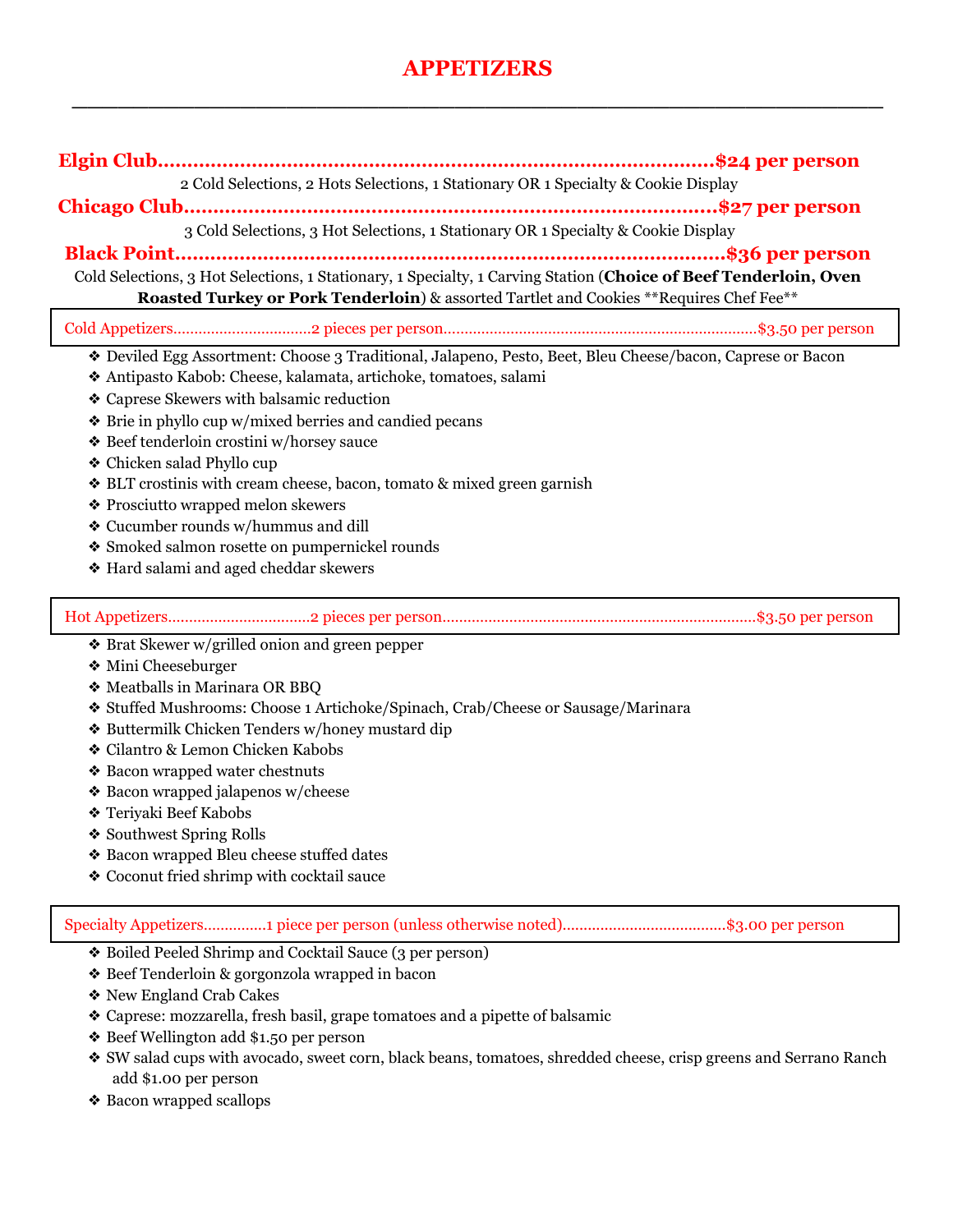#### Stationary Appetizers…………..................................................................................................................................per person

- ❖ \$3.75 Artisan Cheese and cracker display
- ❖ \$3.75 Grand Fruit Display
- ❖ \$3.50 Spinach artichoke dip with crackers
- ❖ \$3.50 Guacamole and Salsa with chips
- ❖ \$3.95 Grand Vegetable Display
- ❖ \$4.00 Grand Cheese and Charcuterie w/olives, nuts and fruit
- ❖ \$3.00 Chopped Salad with romaine, spring greens, garbanzo beans, chopped bacon, pepitas, tomato, red onion, black olives, shredded white cheddar, chopped egg with Ranch and Italian Dressing

Carving Stations (all carving stations include slider rolls and appropriate sauces. A Chef Fee is required)

- ❖ \$5.75 Roasted Turkey Breast served with cranberry chutney
- ❖ \$11.50 Beef Tenderloin with horsey sauce, dijonaise and sriracha aioli
- ❖ \$5.50 Smoked Ham with cherry sauce, dijonaise and grain mustard sauce
- ❖ \$5.75 Roast Round of Beef with horsey sauce and steak aioli
- ❖ \$7.95 Garlic crusted Roast Pork Tenderloin with dijonaise and grain mustard

## **Children's Box Lunch**

#### **Beach Baby………………..………………………………………………………………\$11.00 per person**

Includes Chicken Tenders, Macaroni and Cheese, Fruit Cup and Chocolate Chip Cookie. \*For children 4-12 years old only\*\*

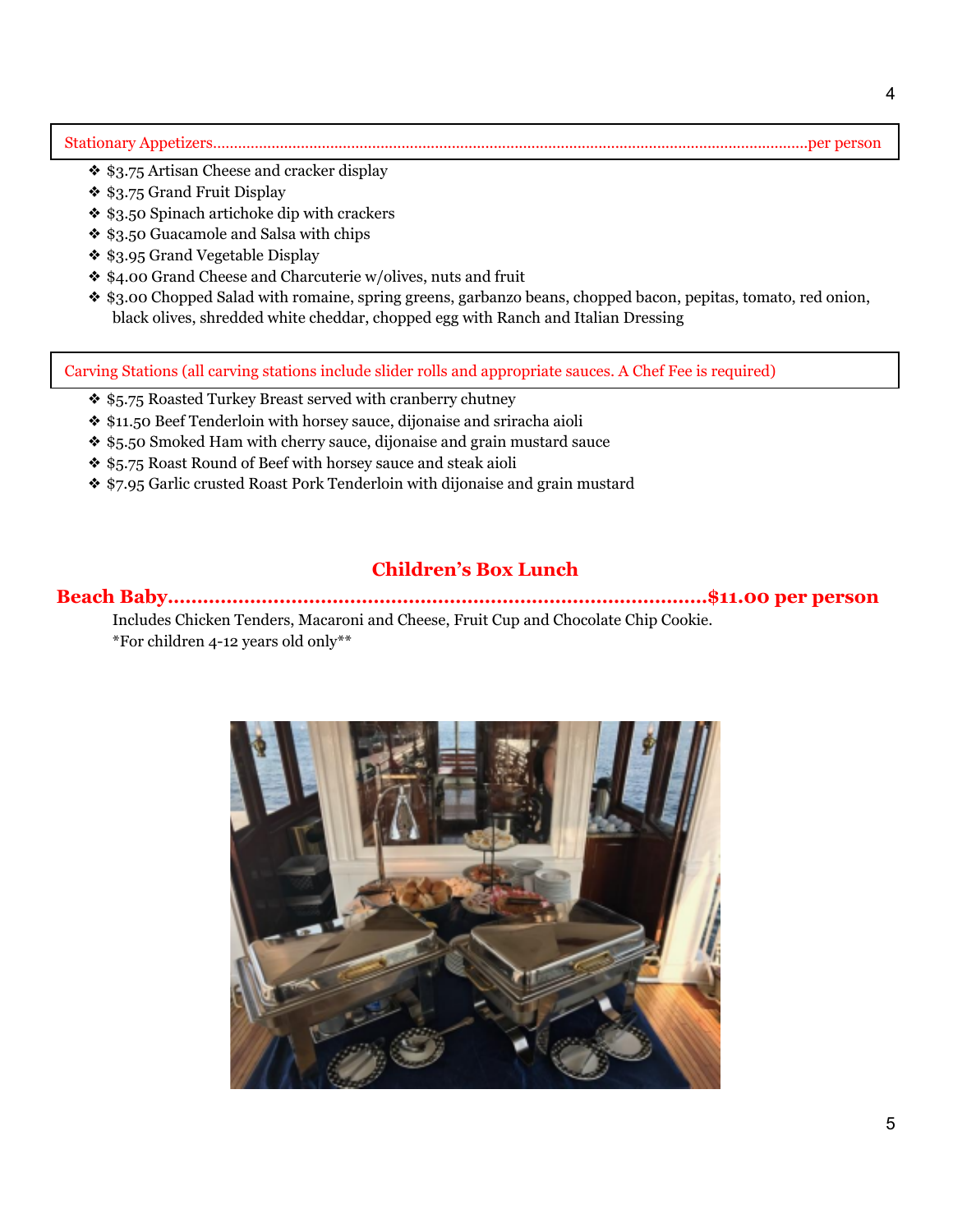# **SPECIALTY BUFFETS**

## **The Dockside Picnic**

| Buffet includes Relish Bar (Ketchup, mustard, mayonnaise, tomato, onion, jalapeno, cheese, lettuce, sport peppers |  |
|-------------------------------------------------------------------------------------------------------------------|--|
| & pickles), Kettle Chips, Assorted Buns and Cookie Display                                                        |  |

## **PROTEINS**

- ❖ Grilled Chicken Breast
- ❖ Vienna Beef Hot Dogs
- ❖ Pulled Pork
- ❖ Bratwurst
- ❖ Grilled Burgers

## SIDES

- ❖ Pesto Tortellini Salad
- ❖ Hazel's Potato Salad
- ❖ Italian Pasta Salad
- ❖ Green Garden Salad with Balsamic Dressing
- ❖ Fresh Vegetable and Dip Display
- ❖ Cowboy Baked Beans
- ❖ Caesar Salad

## **Signature Slider Buffet**

**Choose TWO Slider selections, TWO sides & ONE dessert………………………….....\$26.95 per person Choose THREE Slider selections, THREE sides & ONE dessert………………….…...\$28.95 per person** Buffet includes Grand Fresh Fruit, Assorted Deviled Eggs and Kettle Chips

#### **SLIDER SELECTIONS**

- ❖ Beef Tenderloin (served chilled)
- ❖ Buttermilk Chicken Sliders
- ❖ BBQ Pulled Pork Sliders
- ❖ Cheeseburger or Hamburger Slider
- ❖ Marinated mushroom slider w/provolone, roasted red peppers, greens and red slivered onions
- ❖ Oven Roasted Turkey Breast sliders
- ❖ Grilled Chicken Breast Slider

### **SIDE SELECTIONS**

- ❖ Pesto Tortellini Salad
- ❖ Hazel's Potato Salad
- ❖ Italian Pasta Salad
- ❖ Green Garden Salad with Balsamic Dressing
- ❖ Fresh Vegetable and Dip Display
- ❖ Cowboy Baked Beans
- ❖ Caesar Salad

#### **DESSERT SELECTIONS**

- ❖ Hazel's Miniature Cinnamon Rolls
- ❖ Cupcake Assortment
- ❖ Cookie Display
- ❖ Brownies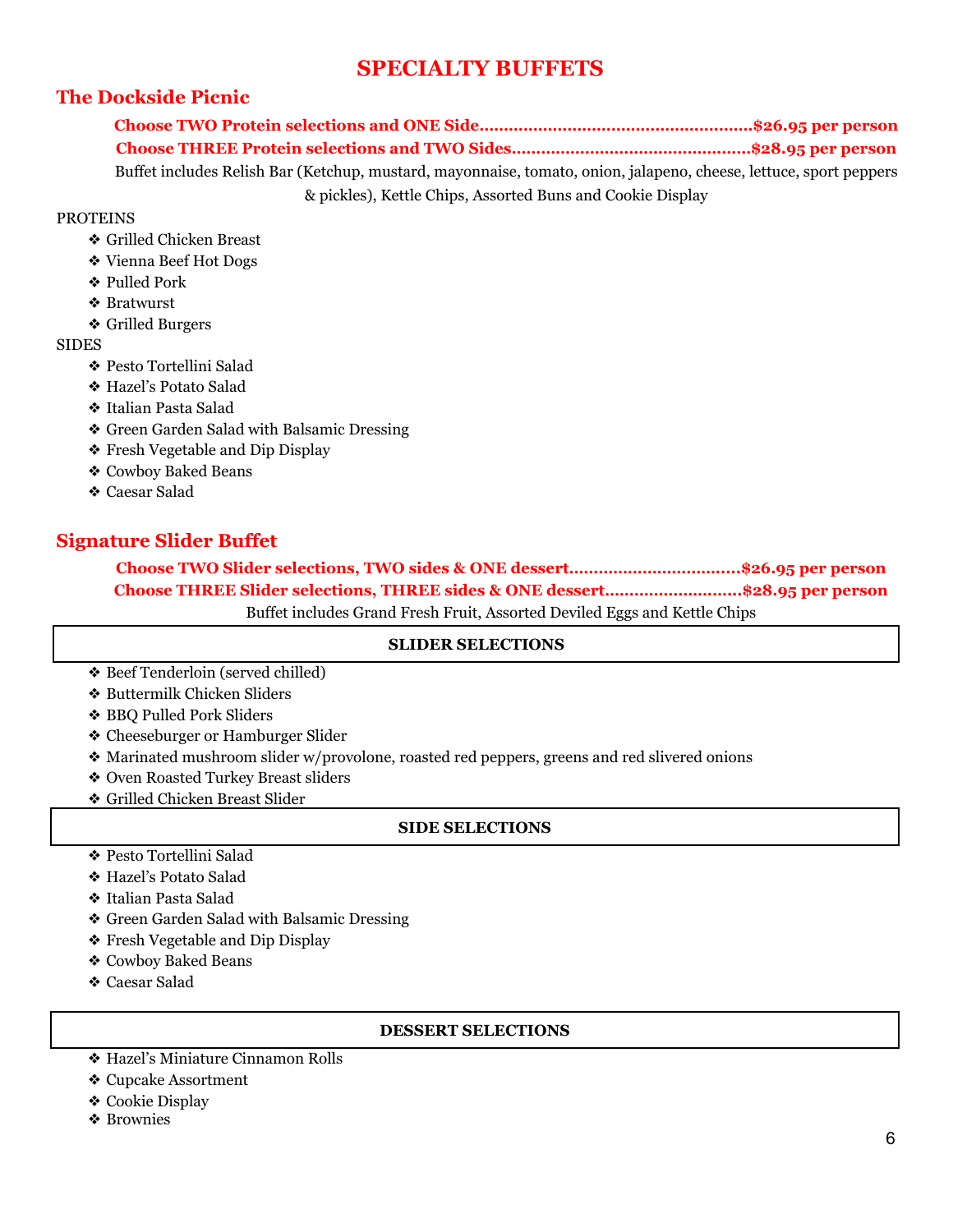## **CUSTOM DINNER BUFFETS**

All Buffets come with Rolls and Butter on the table and Coffee Service

| \$36.00 per person                                                                                           |
|--------------------------------------------------------------------------------------------------------------|
| 1 Salad Selection                                                                                            |
| 2 Entree Selections                                                                                          |
| 1 Vegetable Selection                                                                                        |
| 1 Starch Selection                                                                                           |
| 1 Dessert Selection                                                                                          |
| .\$41.00 per person                                                                                          |
| 1 Salad Selection                                                                                            |
| 2 Entree Selections                                                                                          |
| 1 Carving Station (Choice of Beef Tenderloin, Oven Roasted Turkey or Pork Tenderloin) ** Chef Fee Required** |
| 1 Vegetable Selection                                                                                        |
| 1 Starch Selection                                                                                           |
| 1 Dessert Selection                                                                                          |

#### **ENTREE SELECTIONS**

- ❖ Chicken Parmesan ⟿breaded chicken topped with marinara and mozzarella
- ◆ Chicken Oscar → Pan seared chicken breast topped with a crab cake, asparagus and hollandaise sauce
- ◆ Beef Tenderloin Medallions medium rare with demi glace
- ❖ Roasted Turkey Breast →with sage stuffing and pan gravy
- ❖ Herb Crusted Pork Loin ⟿roasted garlic, fresh herbs in a lemon cream sauce
- ❖ Buttermilk Fried Chicken Breast
- ❖ Chicken Piccata with lemon-caper sauce
- ❖ Lemon Dill Salmon Filet
- ❖ Airline Chicken Breast with fresh herb beurre blanc
- ❖ Linguine with cream sauce and vegetables
- ❖ Bourbon Glazed Salmon Filet

#### **STARCH SELECTIONS**

- ❖ Garlic Mashed Potatoes
- ❖ Seven cheese mac and cheese
- ❖ Potatoes au Gratin
- ❖ Wild Rice Blend
- ❖ Roasted fingerling Potatoes with garlic, thyme and olive oil
- ❖ Parsley boiled new potatoes

#### **VEGETABLE SELECTIONS**

- ❖ Grilled Summer Vegetables (zucchini, yellow squash and red onions)
- ❖ Glazed Carrots
- ❖ Green Bean Amandine
- ❖ Steamed Broccoli
- ❖ Steamed Asparagus
- ❖ California Blend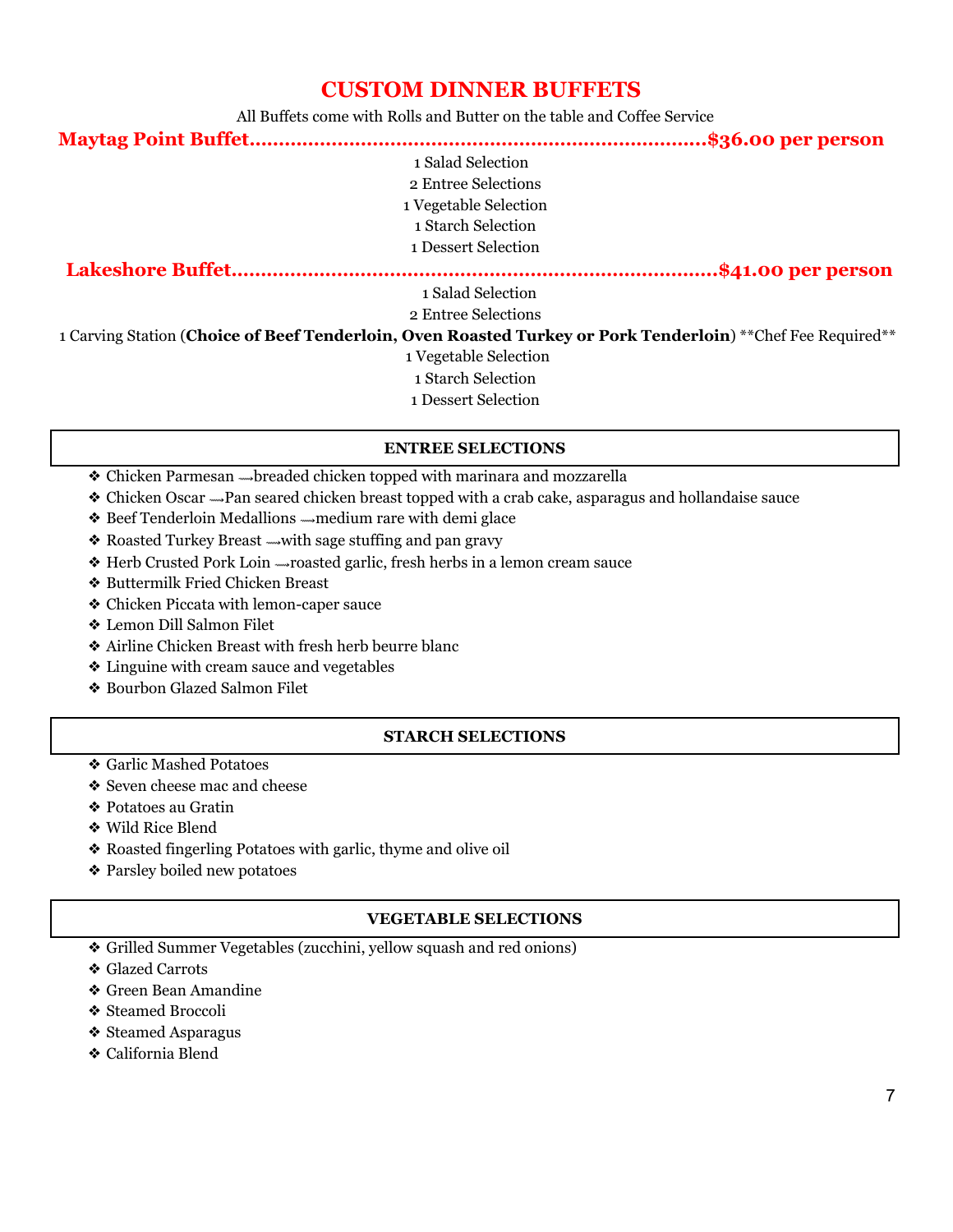#### **SALAD SELECTIONS**

- ❖ Baby Spinach, strawberries, red onion, candied pecans with Balsamic Vinaigrette
- ❖ Garden Vegetable salad of mixed greens, vegetables and 2 dressing selections (see page 3)
- ❖ Caprese stack with balsamic reduction and basil garnish
- ❖ Fresh spring greens with candied pecans, fresh berries, slivered red onions and balsamic vinaigrette
- ❖ Caesar salad with romaine, croutons, Caesar dressing and grated parmesan

#### **DESSERT SELECTIONS**

- ❖ Cookie Assortment: chocolate chip, peanut butter, snickerdoodle, raspberry butter cookies
- ❖ Cheesecake Assortment: Cherry, Blueberry, Strawberry and Turtle
- ❖ Cookie Bar Assortment: Brownies, chocolate mint bars, blondies and lemons bars
- ❖ Cake Assortment: carrot cake slice, peanut butter iced chocolate cake, raspberry buttercream iced yellow cake

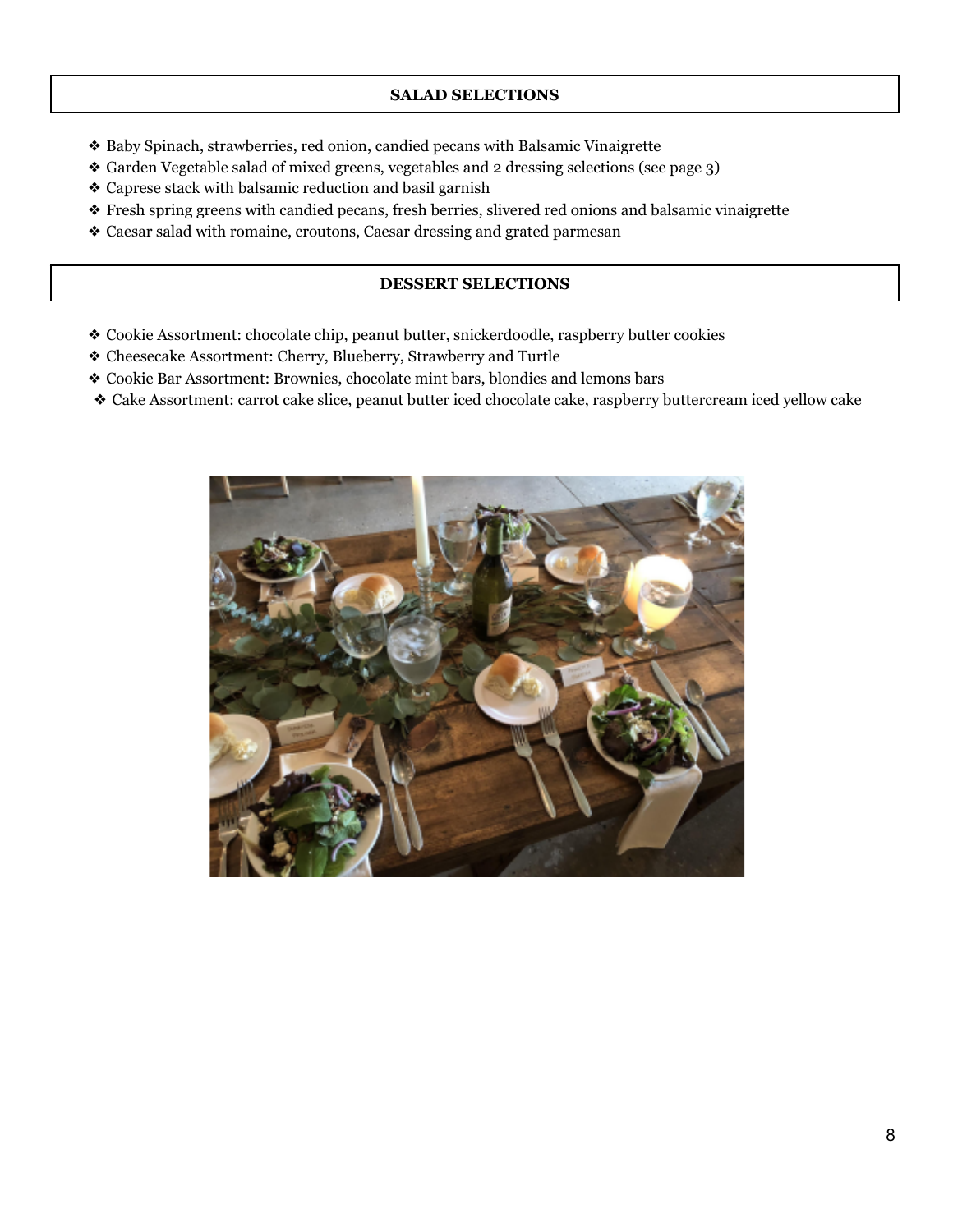# **DESSERTS**

**Tarts & Truffles Signature Tower………………………………………….…………\$7.00 per person**

Artisan Crafted Pastries arranged on Unique Towers and Stands Choose Six Different Sweet Treat Options

- ❖ Pumpkin Pie Tartlet
- ❖ Miniature Cheesecake assortment
- ❖ Miniature Apple Pie
- ❖ Lemon Curd Tartlet
- ❖ Decadent Brownie Bite
- ❖ Pecan Tartlet
- ❖ Key Lime Tartlet
- ❖ Miniature Cream Puff
- ❖ Raspberry Chocolate Chambord Tartlet
- ❖ Banana Cream Tartlet
- ❖ Fresh Fruit Tartlet
- ❖ Turtle Brownie
- ❖ Raspberry Brooch Butter Cookie
- ❖ Red Velvet Cupcake
- ❖ Triple Chocolate Cupcake
- ❖ Miniature Eclairs
- ❖ Chocolate Dipped Rice Crispy Squares
- ❖ Butter Yellow Cupcake
- ❖ Chocolate Ganache Brownie
- ❖ Chocolate Dipped Chocolate Chip Cookies
- ❖ Carrot Cupcake

### DESSERT ITEMS PRICED PER PIECE

\$1.25 Cake Pop Assortment (variety of moist cake balls enrobed in chocolate. Flavors include chocolate, butter yellow and red velvet)

\$1.00 Cookie Assortment (chocolate chip, peanut butter, snickerdoodle and raspberry butter cookie)

\$1.25 Miniature Cupcake Assortment (includes raspberry, lemon, dark chocolate, peanut butter, salted caramel and fresh fruit)

\$1.50 Bar Cookie Assortment (brownies, blondies and lemon)

\$18.00 Apple, Cherry or Blueberry Pie (serves 8-10 guests)

\$60.00 Two Layer Half Sheet Cake (serves up to 50 people) add 10% for filling \$120 Two Layer Full Sheet Cake (serves up to 100 people) add 10% for filling

\$40.00 Whole Cheesecake: Blueberry, Strawberry, Cherry or Turtle (serves up to 12 guests) Hazel's

is able to produce custom cakes. Please ask if you'd like something different.